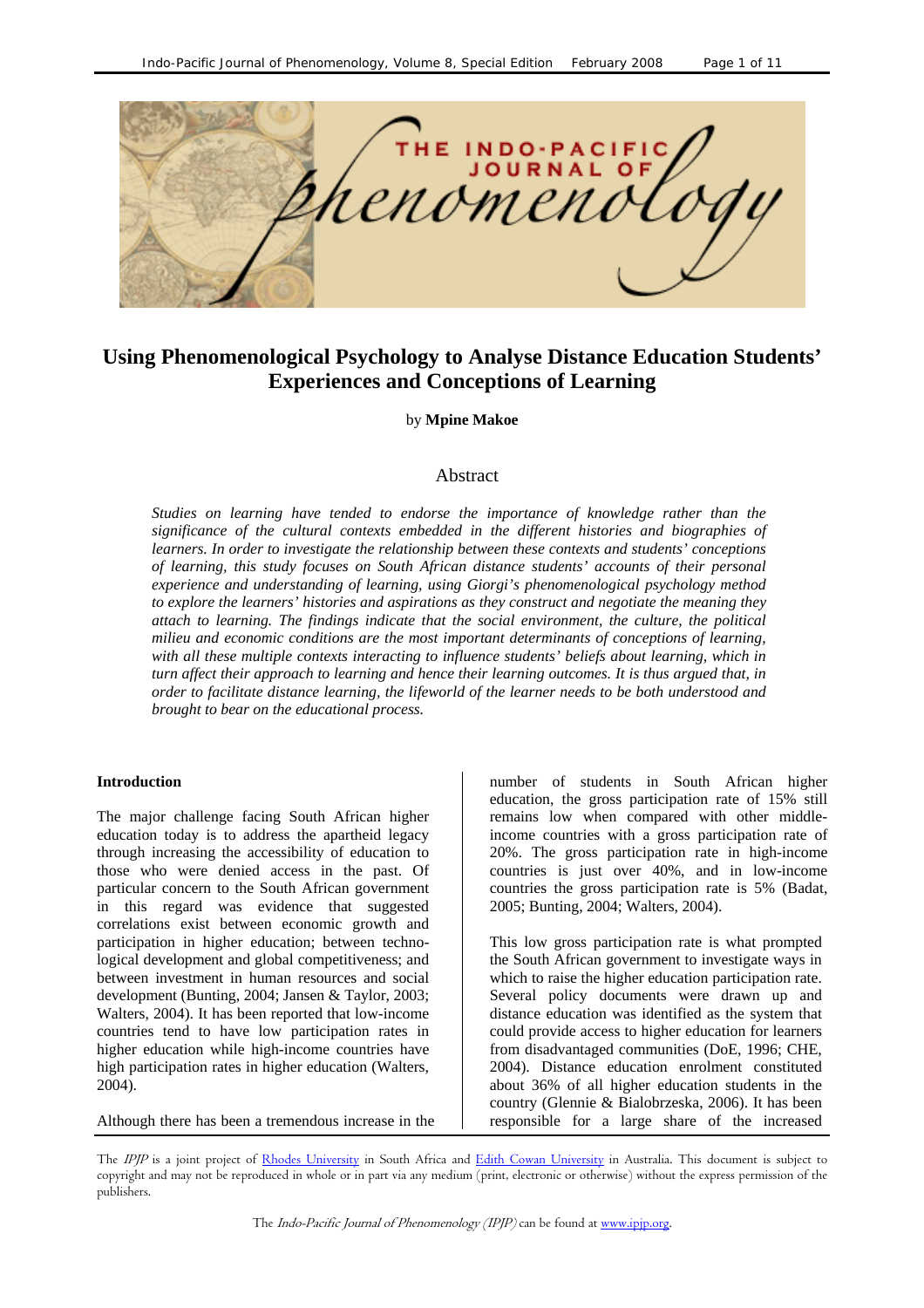participation from just over 104,000 student enrolments in 1990 to over 270,000 in 2005. Black students accounted for 62% of distance programme enrolments (DoE, 2006).

While there has been a growth in student numbers, there has not been a substantial increase in the output of successful students (CHE, 2004). The drop out rate of students from disadvantaged communities is particularly high. Institutions tend to attribute high drop out rates to students' personal circumstances. Most black students who participated in this study came from schools that were overcrowded, with extremely limited resources in terms of books and equipment, and had been taught by teachers who were inadequately trained. In addition, most of them were first-generation university students in their families. Typically, they came from homes where their parents were illiterate or semi-literate and never purchased or read books or newspapers. All these circumstances combined to produce people who were ill prepared for the demands of higher education.

The aim of this paper is to present the findings of a phenomenological analysis of South African distance learners' accounts of their experiences of learning. The way in which people understand learning influences their perceptions and interpretation of events and phenomena surrounding them. It is therefore important for teachers to be aware of students' conceptions of learning in order to know where changes can be made to improve teaching (Price & Richardson, 2003). Entwistle and Peterson (2004, p. 408) argue that conceptions are "developed in particular circumstances or contexts, and so are linked to those situations in people's minds". The context is a dynamic concept that comprises personal and environmental aspects interacting with one another. Cole (2003) refers to context as a set of circumstances, separate from the individual, with which the individual interacts and which are said to influence an individual in various ways. This includes family, social and historical contexts that influence the child's development. It is within these contexts that distance education students construct and negotiate their own understanding of learning.

The aim of this study is to understand how distance learners respond to the following questions:

- What is learning?
- What is their understanding of learning?
- What are the conditions under which learning takes place?
- What are the facilitators or obstacles to the learning process? (Giorgi, 1999, p. 81).

Giorgi's phenomenological psychology research method, which aims to uncover, through the identification of essential themes, the meaning of a phenomenon as experienced by individuals, is used to analyse the students' responses.

### **Giorgi's Phenomenological Psychology**

The task of phenomenological psychology is to capture as closely as possible the way in which the phenomenon is experienced (Giorgi, 1999; Giorgi & Giorgi, 2003). In Giorgi's work, phenomenology is used to uncover the psychological meanings that constitute the phenomenon in the participants' lifeworld. The idea is to study how individuals describe their experiences within the context in which the experience is taking place. Central to phenomenological psychology research is the lived context of the individual. The role of phenomenological analysis in this regard is to discern the psychological essence of the phenomenon (Giorgi, 1985, 1989; Giorgi & Giorgi, 2003).

In developing his methodology, Giorgi positioned himself within phenomenological philosophy and drew on its four major characteristics to determine that the method should (1) be descriptive and qualitative; (2) have elements of reduction to it; (3) focus on essences; and (4) explicate intentionality. The purpose of phenomenological research is to produce a clear, precise, and systematic description of the meaning that constitutes the focal phenomenon (Polkinghorne, 1989, p. 45).

The process of research in phenomenological psychology starts with the phenomenological "reduction", which means "to describe what is present without making the existential claim that is the way it is present" (Giorgi, 1985, p. 49). Reduction refers to a critical reflection on participants' descriptions of their experiences. In so doing, the researcher places the phenomenon in *epoché*, which implies setting aside any preconceptions or judgments s/he may have about the phenomenon. That way, the researcher is able to focus his or her attention on locating what is being questioned within its own context. The aim is to analyse and describe the experience as lived without contaminating it with personal or theoretical concepts. Reduction, in Giorgi's analysis, refers to the idea of taking the meaning of any experience exactly as it appears in consciousness.

Once the researcher has bracketed his or her judgments, s/he will want to get a sense of the whole interview by listening attentively to intonations, emphases and pauses in the interviewees' language.

The IPJP is a joint project of Rhodes University in South Africa and Edith Cowan University in Australia. This document is subject to copyright and may not be reproduced in whole or in part via any medium (print, electronic or otherwise) without the express permission of the publishers.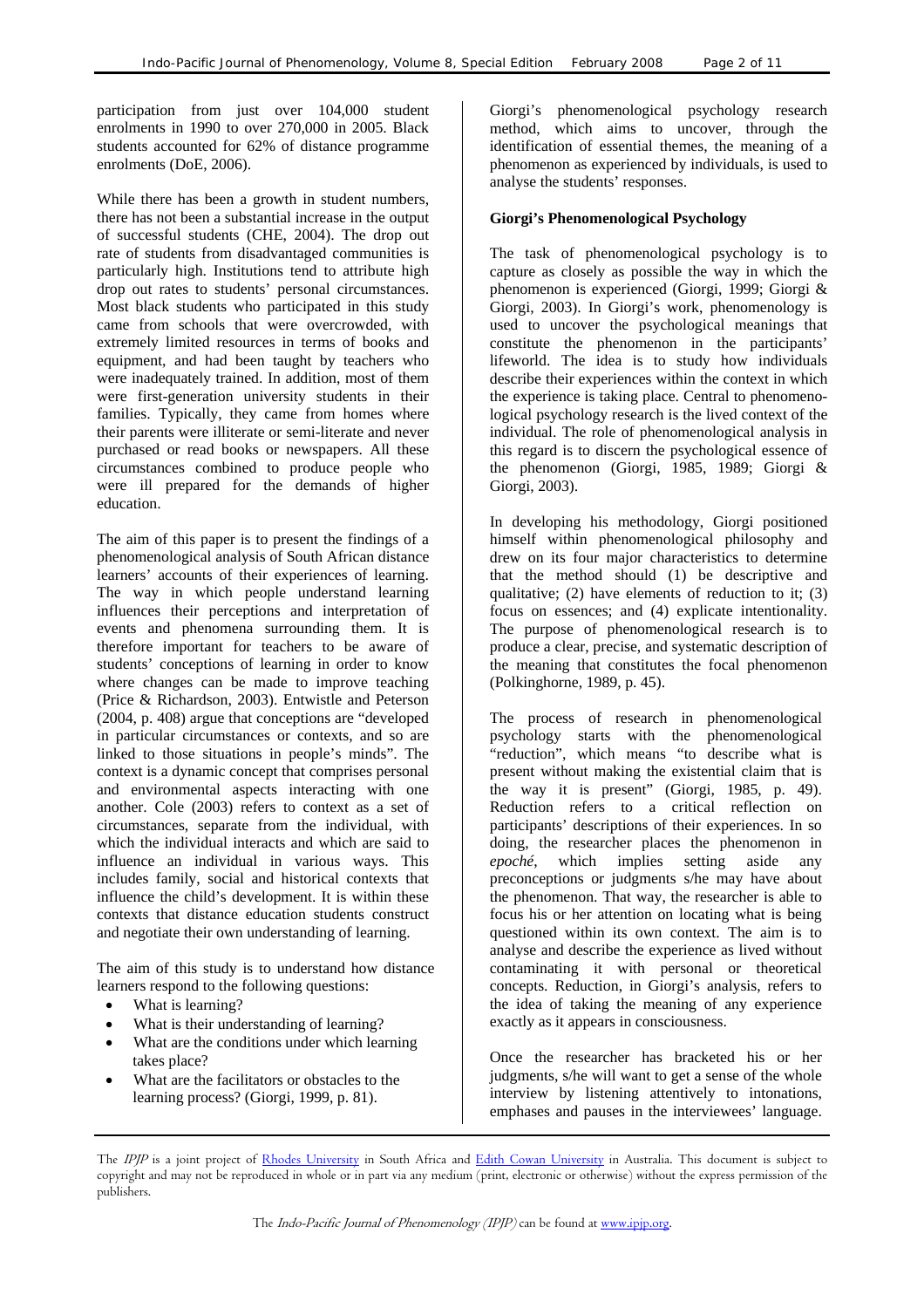This will provide a context for the emergence of specific units of meaning and themes (Hycner, 1985). In phenomenological psychology, the content is as important as the context. Therefore, the researcher "would seek a more contextualised, a more socialised and a more limited kind of invariant meaning of description" (Giorgi, 1989, p. 48).

From the perspective of phenomenological psychology, the learning experience – that is, what learning means – is the significant element in the way a participant (distance learner) thinks about his or her past and present and how s/he anticipates the future. To understand how South African distance learners determine their own reality as learners, we must try to enter that reality on its own terms and strive to comprehend how their conceptions of learning evolved and developed through experience. "Only the experience itself, purified as much as possible from any prejudice, counts as evidence" (Ashworth, 1996, p. 2). It is important, therefore, that the information given by the participants should not be questioned in terms of its correctness or its falsity; it should be taken to represent the lifeworld of the individual.

# **Participants and Data Collection**

In order to understand distance education students' experiences of learning, data was collected from 20 students at the University of South Africa (Unisa). The oldest and the largest distance education institution in Africa, Unisa currently has over 200,000 students. South African students in distance education are predominantly black (57% compared to 47% in face-to-face provision), and mostly women (61% compared to 53% in face-to-face provision) (Badat, 2005). Five men and five women interviewed came from the rural communities, representing a small minority of people from those communities who are participating in higher education. More than half of the population in rural communities is unemployed. People who tend to register at higher education institutions to study through distance education are mostly teachers. The average age of the men who were interviewed telephonically was 40, while the average age of the women who participated was 32.

<span id="page-2-0"></span>While it was recognised that interviewing students from both rural and urban communities would be important in this study, the focus of the analysis presented is on students from rural areas, given that there are many factors that make studying particularly difficult for people living in rural areas. The specific geographic location of the learners impacts on the total learning experience and the success thereof.

While most people, especially women, who work and live in the rural areas have to deal with the daily survival of whole families by fulfilling obligations determined by the society they live in, they also take up part-time study. Tumi<sup>[1](#page-2-0)</sup>, one of the participants, was expected to spend most of her time doing household duties and attending to community needs. Since women of Tumi's generation have tended to leave the rural communities to work in the cities, she finds that she is expected to play more than a teacher's role. "In these communities you are expected to be a mother, a nurse, a social worker to the children you teach, and this leaves very little time to attend to your own work," she said.

The sample under consideration was deliberately composed of black students who live in the rural areas because of both the geographical and the psychological distance that they have to endure in distance learning. The aim of the study was to investigate discourses through which these learners make meaning of their experiences as they learn. The idea was to interview people who would give detailed descriptions of their experiences of distance learning. Despite the small sample of students from a particular race and from a particular area, there are enough similarities in the sample make-up for an indepth topic exploration, with a consistent emphasis on the students' experiences of learning in distance education and their construction and negotiation of their understanding of learning.

What is important in capturing phenomenological interviews is to ensure that all students' experiences are accounted for. However, it should be noted that the collected data is based on retrospective descriptions of the individual's experiences (Giorgi & Giorgi, 2003). While the focus of this study was on how students described learning, I also looked at how learners experience learning in their environment, and how they embody the experience of learning as distance learners.

For Noma, distance education appears to have offered her a second chance in education. The flexible nature of distance education also allowed her to study anywhere and any time. Although she recognises the benefits of studying, she thinks that her experience would have been enhanced if her learning environment had

 $\overline{a}$  $1$  All students who participated in the study were asked to read the consent form which outlines the aim of the research before signing it. Students were also told that they would not be identified in any form. Names of the participants have been changed to protect their identity.

The IPJP is a joint project of Rhodes University in South Africa and Edith Cowan University in Australia. This document is subject to copyright and may not be reproduced in whole or in part via any medium (print, electronic or otherwise) without the express permission of the publishers.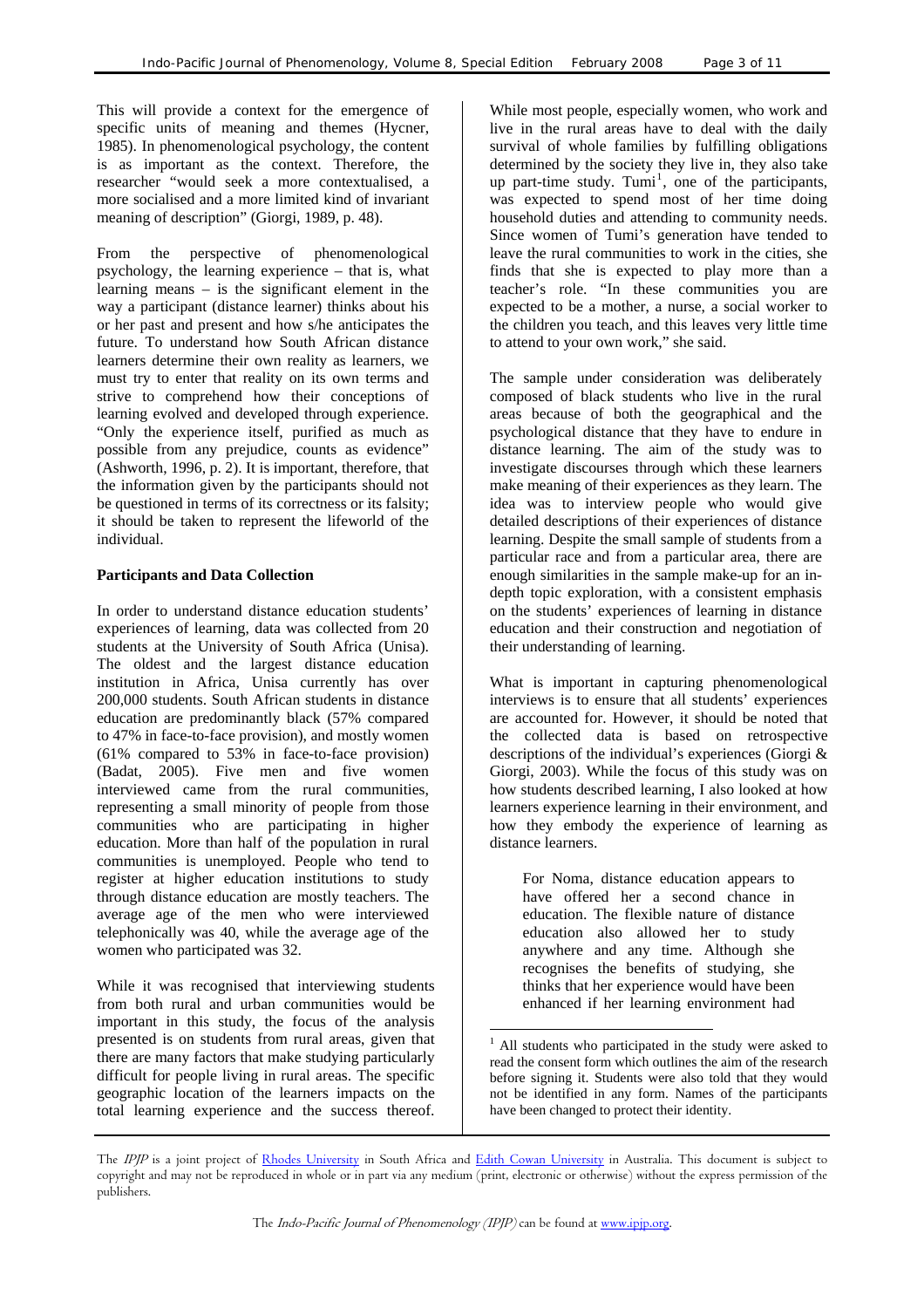the necessary infrastructure and resources. The first disadvantage is the physical environment in which her learning takes place. She explains why it is a problem to study in an area where there are no basic infrastructures such as roads, telephones, postal services – all the things a distance learner needs to communicate with the institution. To overcome this problem, Noma had to rely on the owner of the shop to post her assignments two weeks or even a month early to compensate for time delays. She was not only frustrated with the content of the study material, but she had to deal with how to get her work to the university on time. She also had to deal with her family and community who did not seem to understand her predicament. Despite these frustrations, anxieties and ambivalent feelings about her environment, Noma was determined to succeed

# **Data Analysis**

Since it is not possible to present raw data from 20 participants in this paper given the space constraints, I am using an excerpt of Naledi's interview protocol to illustrate Giorgi's step-by-step analysis:

Naledi's responsibilities of being a mother, a teacher and a woman in the village made studying extremely difficult. She has been studying with Unisa since 1994. At times she had to put her studies on hold in order to support to her children both financially and emotionally. One of the main problems that Naledi identified was lack of communication between herself and the lecturers. Besides having to incur telephone and travelling costs to communicate with her lecturers, she found that lecturers were not accessible and supportive. She felt that people living in the rural areas were forgotten by the institution.

Although she had very little support from the institution and the community, she still felt that it was her responsibility to learn in order to help her community. Being the first person in her community to go to university, she saw learning as an opportunity to fulfil her dream of gaining a qualification that will give her the skills to work with the community in a meaningful way. Although she admits that her community puts lots of demands on her, she still feels obligated to attend to

community needs as well as studying.

**Step 1:** The first step in Giorgi's analysis involves reading the entire interview protocol in order to get a sense of the whole experience. This required reading the script several times. The idea was to obtain a description, not to explain or construct (Giorgi 1985, 1986, 1989; Giorgi & Giorgi, 2003). For the purposes of this study, the focus will be on excerpts from the interview data that had to do with the description of learning.

### *What is learning?*

Learning is something … I don't know how to put it … it is lifelong … as long as your mind is still functioning you are gaining new knowledge that you need at all times. It is only through learning that I can improve myself and keep abreast of what is happening around me. If you don't study you become dull.

## *What is your understanding of learning?*

To me Naledi – learning means everything, learning and studying go hand in hand/. I learn by practical experience – I get information every day, whenever I interact with others I'm always learning. Learning is not a textbook thing, you are learning all the time.

**Step 2:** After reading the interview protocol several times, the second step is to break the whole description into several parts in order to determine the meaning expressed in every word, phrase or sentence while staying very close to the literal data. In identifying meaning units, I went through the text again, looking specifically for the transitions and numbering them as suggested by Wertz (1985). The idea is to show that the data has been carefully treated and accounted for.

- 1. Learning is something …
- 2. I don't know how to put it …
- 3. it is lifelong …
- 4. as long as your mind is still functioning
- 5. you are gaining new knowledge
- 6. that you need at all times
- 7. It is only through learning that I can improve myself
- 8. and keep abreast of what is happening around me
- 9. If you don't study you become dull.
- 10. To me Naledi –
- 11. learning means everything
- 12. learning and studying go hand in hand

The IPJP is a joint project of Rhodes University in South Africa and Edith Cowan University in Australia. This document is subject to copyright and may not be reproduced in whole or in part via any medium (print, electronic or otherwise) without the express permission of the publishers.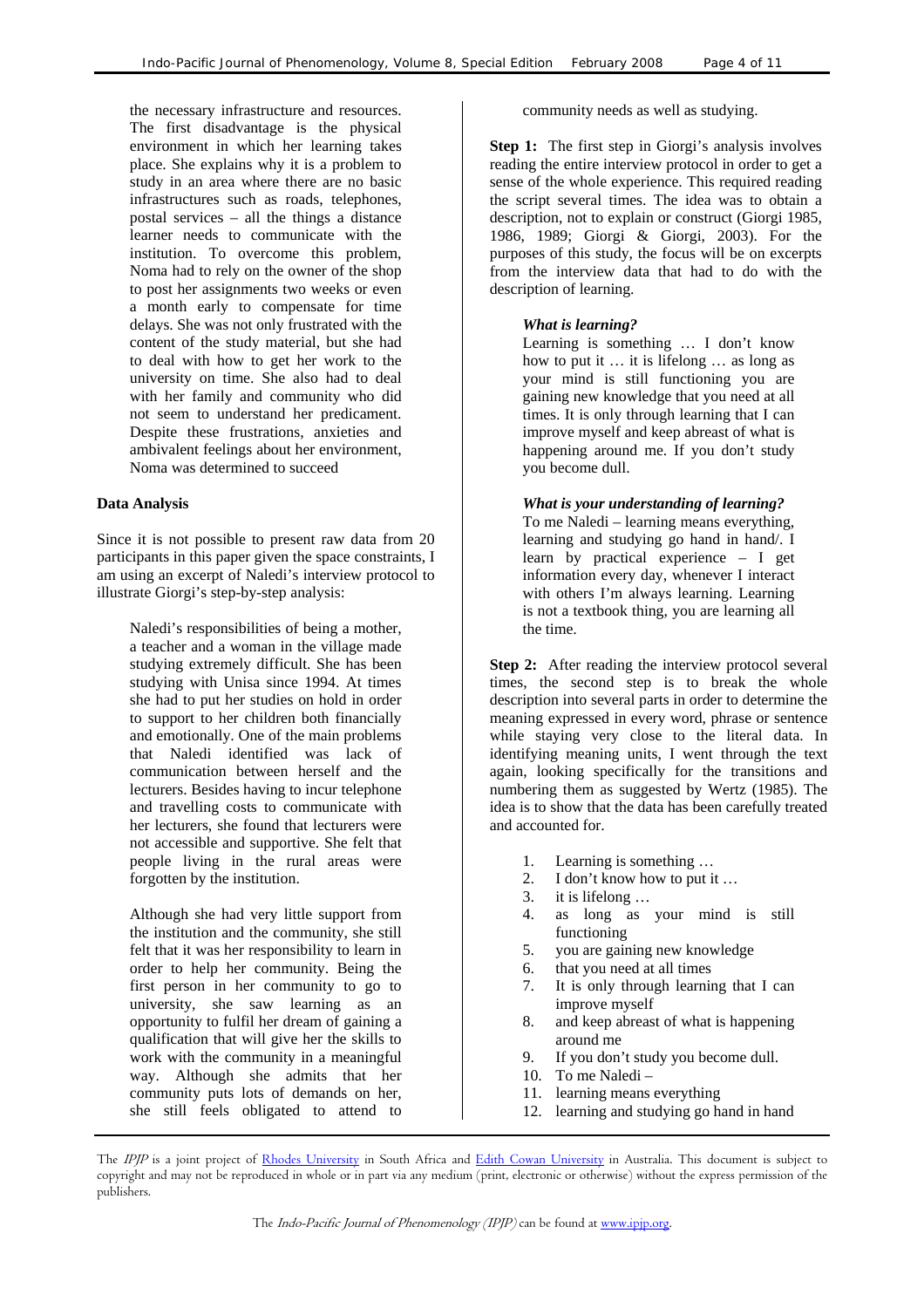- 13. I learn by practical experience
- 14. I get information every day
- 15. whenever I interact with others
- 16. I'm always learning
- 17. Learning is not a textbook thing
- 18. you are learning all the time.

**Step 3:** Once the meaning units had been delineated, I went through all the meaning units and expressed the psychological insight contained in each one of them more directly. Relevant constituents were regrouped according to their intertwining meanings to consolidate their expression of lived experience (Wertz, 1985). Meaning units that had related content were thus clustered together.

It was at this stage that I wanted to determine if central themes emerged from these clusters. It should be noted that some ambiguities and overlapping between clusters became evident during this process, indicating that the process is not clear and neat. Another researcher may thus come up with slightly different clusters (Hycner, 1985). The goal of clustering the constituent meaning units was to make explicit what was implicit in order to allow the analysis to reveal meanings that are lived but not clearly articulated (Giorgi & Giorgi, 2003). This stage is essential in terms of understanding, looking out for relevance and organising the structure coherently.

*Table 1* below shows the clusters of meaning units that emerged as relevant to the research question and the central themes that emanated from the clustered meaning units.

*Table 1: Clusters of meaning units and central themes* 

| <b>Clusters of meaning units</b>                                                                                                                                                                                                                                                                            | <b>Central themes</b> |
|-------------------------------------------------------------------------------------------------------------------------------------------------------------------------------------------------------------------------------------------------------------------------------------------------------------|-----------------------|
| 1. Learning is something<br>2. I don't know how to put it<br>10. To me Naledi –                                                                                                                                                                                                                             | Lack of clarity       |
| 3. it is lifelong $\dots$<br>4. as long as your mind is still<br>functioning<br>6. that you need at all times<br>8. and keep abreast of what is<br>happening around me<br>11. learning means everything<br>14. I get information every day<br>16. I'm always learning<br>18. you are learning all the time. | Happens all the time  |
| 7. It is only through learning<br>that I can improve myself<br>8. and keep abreast of what is                                                                                                                                                                                                               | Improving oneself     |

| happening around me<br>10. To me Naledi –                                                                                               |                      |
|-----------------------------------------------------------------------------------------------------------------------------------------|----------------------|
| 12. learning and studying go<br>hand in hand<br>17. Learning is not a textbook<br>thing                                                 | Formal learning      |
| 13. I learn by practical<br>experience<br>14. I get information every day<br>15. whenever I interact with<br>others I'm always learning | Practical experience |

**Step 4:** This step involves understanding, judgments of relevance, and coherent organising; it draws implicitly on the special interest of the researcher (Wertz, 1985). It offers individual descriptions which serve as the basis of further analysis. In that this process is purely subjective, different researchers may arrive at slightly different descriptions. Below is the idiographic analysis of Naledi's description of learning.

# **Specific Description of Situated Structure**

When asked what learning is, Naledi struggles to describe learning, she finds it hard to come up with words that describe or define learning. She eventually attempts to describe it as lifelong and still she is not convinced that this is what she wants to say learning is; she tries to explain what she meant by "lifelong", saying learning is something that happens when your mind is functioning. She eventually finds words that she thinks may capture her description of learning after a bit of struggle in the beginning. She then describes learning as gaining knowledge that you are going to use at all times. She recognizes that it is only through learning that one can improve oneself while keeping abreast of what is happening around one. She sees learning as the same as studying.

In answering the question about her understanding of learning, Naledi starts by asking for clarification in terms of whether the question is directed to her personally or whether it is a question probing general knowledge about learning. In other words, does the question ask for her personal opinion about learning? She probably assumed that the first question was about learning as defined and described in the

The IPJP is a joint project of Rhodes University in South Africa and Edith Cowan University in Australia. This document is subject to copyright and may not be reproduced in whole or in part via any medium (print, electronic or otherwise) without the express permission of the publishers.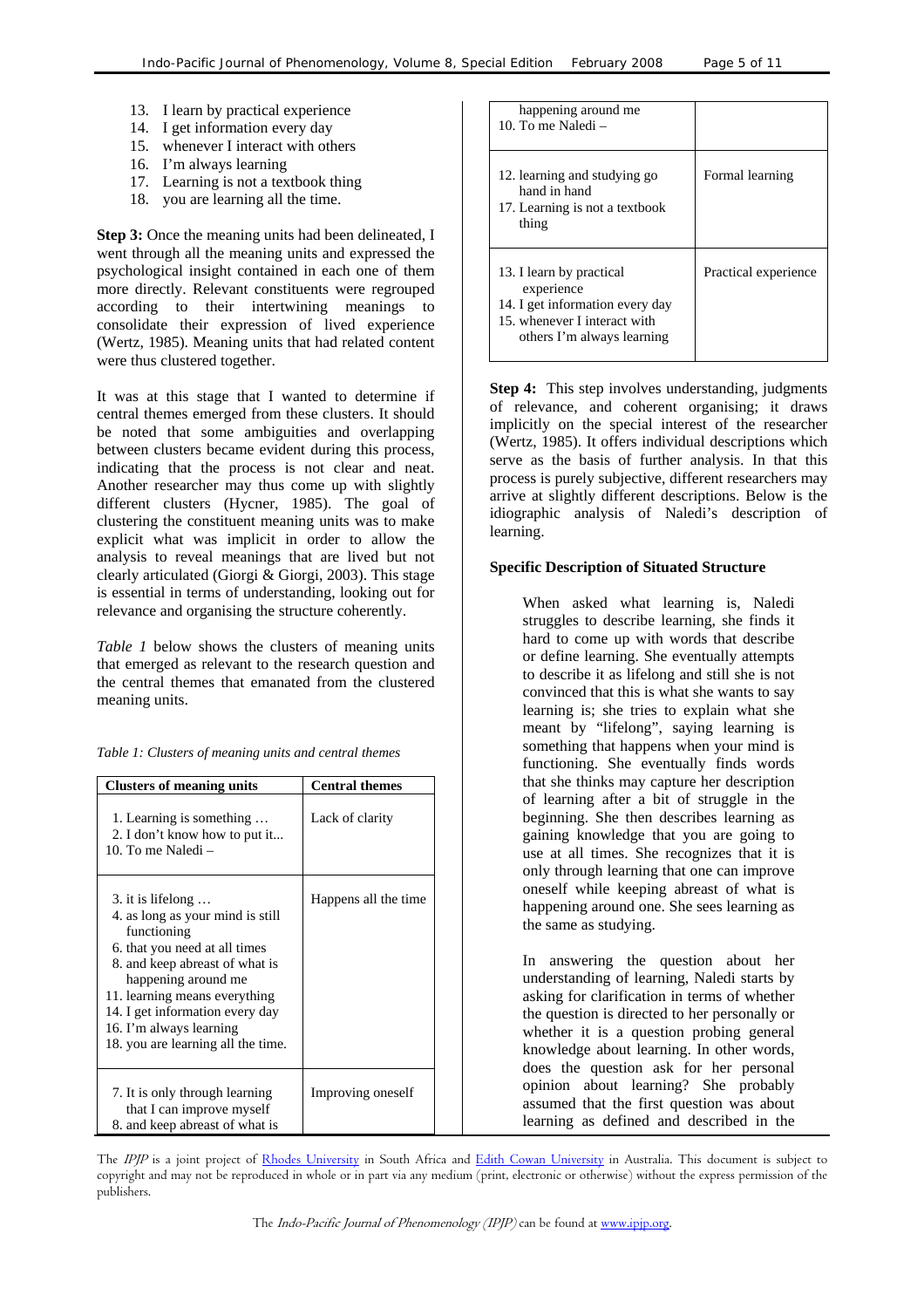textbook and that the second question is about her understanding of learning as an individual. To her, as Naledi, learning means everything, and she sees it as going hand in hand with studying. She does not separate studying from learning. For learning to occur, it must involve practical experience. Learning also has to do with interaction with others in order to get information. Therefore, learning is not confined to formal learning where you learn from textbooks; learning can also be informal, meaning that learning takes place all the time.

From this brief protocol of Naledi's description of learning, four themes emerged. The first theme dealt with learning as an active process; the second one focused on gaining knowledge; the third theme had to do with improving oneself; and the last theme focused on social interaction as an aspect of learning.

**Step 5**: Once all the above steps had been repeated with each of the 20 students interviewed, I then looked at statements that can be taken as true in most cases. Although individuals have idiosyncratic social experiences, they are part of the practices and values that pervade the psychological activity of most people (Ratner, 1991). It is at this point of the analysis that I compared each individual structure to the others in order to establish similarities and differences in meaning constituents (Wertz, 1985). In order to understand the experiences of distance learners, I had to move from the individual phenomenological structure to the general description of situated structures. To achieve the generality beyond the individual cases, I looked at all possible variations that were relevant to the students' experiences of distance learning. It is through this process that several central themes were identified from each participant and then clustered into a number of general themes that appeared to be common to all the participants' descriptions.

Meaning units that focused on students' experiences were used as a guide to understand their conception of learning. In this analysis, the participants expressed 48 meaning units pertaining to the concept of learning. Transformed general themes were divided into seven specific constituents. Every meaning unit that was expressed by the individual was fitted into one of the seven types of the constituents. *Table 2* below shows the list of the units including meanings that belong to the specific constituents of conceptions of learning. The numbers 1,2,3, … , preceded by the letter P for Participant, indicate the code allocated to each student in

accordance with the order in which s/he was interviewed.

*Table 2: Concepts of learning for each participant* 

| <b>Constituents</b>                 | <b>Participants</b>                                                                                                                                                                              |
|-------------------------------------|--------------------------------------------------------------------------------------------------------------------------------------------------------------------------------------------------|
| Gaining                             | P1, P2, P3, P5, P6, P7, P9, P10,                                                                                                                                                                 |
| knowledge                           | P <sub>12</sub> , P <sub>13</sub> , P <sub>14</sub> , P <sub>15</sub> , P <sub>16</sub> , P <sub>18</sub> , P <sub>19</sub>                                                                      |
| Contributing<br>to the<br>community | P <sub>2</sub> , P <sub>3</sub> , P <sub>6</sub> , P <sub>7</sub> , P <sub>8</sub> , P <sub>9</sub> , P <sub>12</sub> , P <sub>13</sub> ,<br>P <sub>15</sub> , P <sub>17</sub> , P <sub>20</sub> |
| <b>Improving</b>                    | P1, P3, P4, P5, P7, P8, P9, P11,                                                                                                                                                                 |
| oneself                             | P <sub>13</sub> , P <sub>14</sub> , P <sub>18</sub> , P <sub>19</sub>                                                                                                                            |
| Social                              | P1, P4, P5, P9, P10, P11, P12, P13,                                                                                                                                                              |
| interaction                         | P <sub>18</sub> , P <sub>20</sub>                                                                                                                                                                |
| <b>Skills</b>                       | P <sub>2</sub> , P <sub>3</sub> , P <sub>5</sub> , P <sub>7</sub> , P <sub>9</sub> , P <sub>10</sub> , P <sub>11</sub> , P <sub>12</sub> ,                                                       |
| acquisition                         | P <sub>15</sub> , P <sub>18</sub> , P <sub>19</sub>                                                                                                                                              |
| <b>Practical</b><br>application     | P1, P2, P7, P9, P11, P14, P15, P17                                                                                                                                                               |
| <b>Active process</b>               | P1, P4, P9, P11, P13, P16                                                                                                                                                                        |

#### **Discussion on Conceptions of Learning**

What emerged from previous studies conducted by Makoe (2006, 2007) was that students responded differently to a question on "what is learning" than to one on "what is your understanding of learning". Most responses to the first question on "what is learning" were terse. Some of the students solicited feedback as they were trying to formulate the 'right' answer to the question. Most of them responded to this question in a formal or objective way. They talked about learning as "gaining knowledge", "acquisition of information", "accumulating knowledge and skills", and so forth. Most of their responses focused on the quantitative nature of learning.

In responding to the second question on "what is *your* understanding of learning", the students felt that they could talk about their personal or subjective understanding of learning. In their responses, they talked about their personal orientation to learning and what learning means to them. To most students, learning meant empowerment or personal fulfilment or changing personal circumstances or having a responsibility to help their community. When Naledi was asked this question, she responded by asking: *"Do you mean what learning means to me, Naledi…?"* She felt that she had to identify herself with this question. She started her response by saying, *"To me Naledi, learning is ….".* In general, it

The IPJP is a joint project of Rhodes University in South Africa and Edith Cowan University in Australia. This document is subject to copyright and may not be reproduced in whole or in part via any medium (print, electronic or otherwise) without the express permission of the publishers.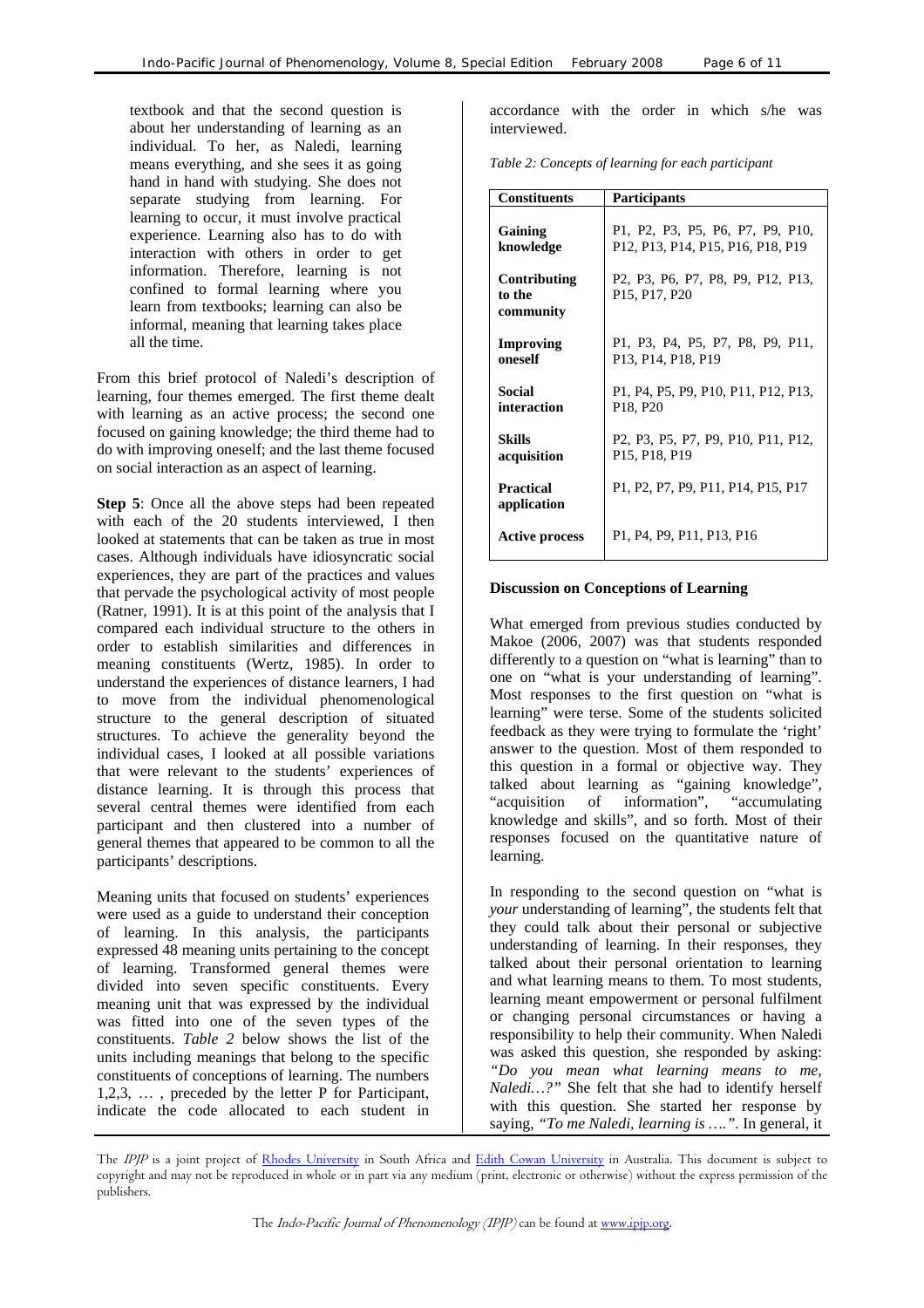was found that students focused on their subjective goals and aspirations in respect of learning when they answered this question.

Since these students were neither engaged in a learning activity nor asked to refer to a situation in which they had learned, their initial description of learning may have been influenced by what they had read or heard about learning. It was only with the second question that they felt that the question was directed to them personally and that they could therefore describe learning the way they perceived it.

The key findings of this research suggest that South African distance students' conceptions of learning can be described as an active process of acquiring skills, gaining knowledge, applying the knowledge gained in practice, and improving oneself in order to contribute to the community.

Students in this study referred to learning as an active process because they saw learning as something that was not just related to reading books or attending lectures. They reported that, through learning, they were able to meet other people from other parts of the country. This proved to be helpful in terms of understanding what they were doing in the learning process. By identifying this conception, students believed that learning was evident in all aspects of life. They viewed learning as a lifelong process that happens both inside and outside the school. In learning, a person is an actor engaged in an activity in the world (Lave & Wenger, 1991). Learning should, therefore, be viewed as an integral activity in and with the world at all times.

The most common conception that was expressed by the participant learners, especially when answering the first question, had to do with gaining knowledge. This concept is not unique to this study. Alison and Katijin (2000), Boulton-Lewis, Marton, Lewis, and Wilss (2000), Cliff (1998), Morgan and Beaty (1997), Meyer (1997) and Säljö (1979) also reported that participants in their studies on students' conception of learning identified this concept. Säljö (1982) argued that gaining knowledge reflects learning where knowledge is transferred from an expert or teacher into the heads of the students. It seems that students participate in formal or higher education for the purpose of increasing their knowledge about the subject matter. This conception is associated with the quantitative process of learning whereby students absorb knowledge for the purpose of accumulating skills in order to apply them to practice.

of learning. There are several possible reasons why this conception assumes particular importance in this context. One of them may be that students, because of the distance nature of the learning process, feel isolated; the second reason may be that they bring their own understanding of learning from their informal systems into the formal learning environment; thirdly, they may be expressing a certain desire to belong to the education community. To most students, learning is a social process whereby a student feels the need to interact with fellow students and teachers. That is why the culture of independent learning as prescribed by the distance education institution was found problematic.

The majority of students came into higher education with expectations based on past schooling where learning was directed and controlled by a teacher. When they were thrown into a distance-learning environment, where they had to do most of their work alone, they felt left out, insecure and alienated. Distance education does not simply encourage student independence; it requires and assumes student autonomy. This problem is exacerbated by the fact that many distance education students in South Africa do not study through the medium of their first language. Although a majority of them choose to study in English as opposed to Afrikaans, they lack the necessary fluency in the chosen language to cope adequately with academic work. As a result, they need more support than they are presently getting. Unisa offers face-to-face tuition through tutorials which are held once a week in various centres in the cities. However, most students who live in rural areas cannot access the facilities and resources because of high transport costs.

Despite these problems, students reported that they took up further study for the purposes of personal development. Change and development of students "reflects a growth in awareness of the nature of knowledge and its construction" (Morgan & Beaty, 1997, p. 235). To understand the transformative process, Mezirow (2000) argues, it is important to look at the student (who is doing the learning) and their circumstances (the socio-cultural and institutional systems). "The justification of much of what we know and believe, our values and our feelings, depends on the context – biographical, historical, cultural – in which they are embedded" (Mezirow, 2000, p. 3).

Students identified learning not only with the desire to improve themselves as individuals, but also with the aspiration to improve the conditions of people in their communities. Most students associated learning with contributing to the community. The students

Social interaction was also identified as a conception

The IPJP is a joint project of Rhodes University in South Africa and Edith Cowan University in Australia. This document is subject to copyright and may not be reproduced in whole or in part via any medium (print, electronic or otherwise) without the express permission of the publishers.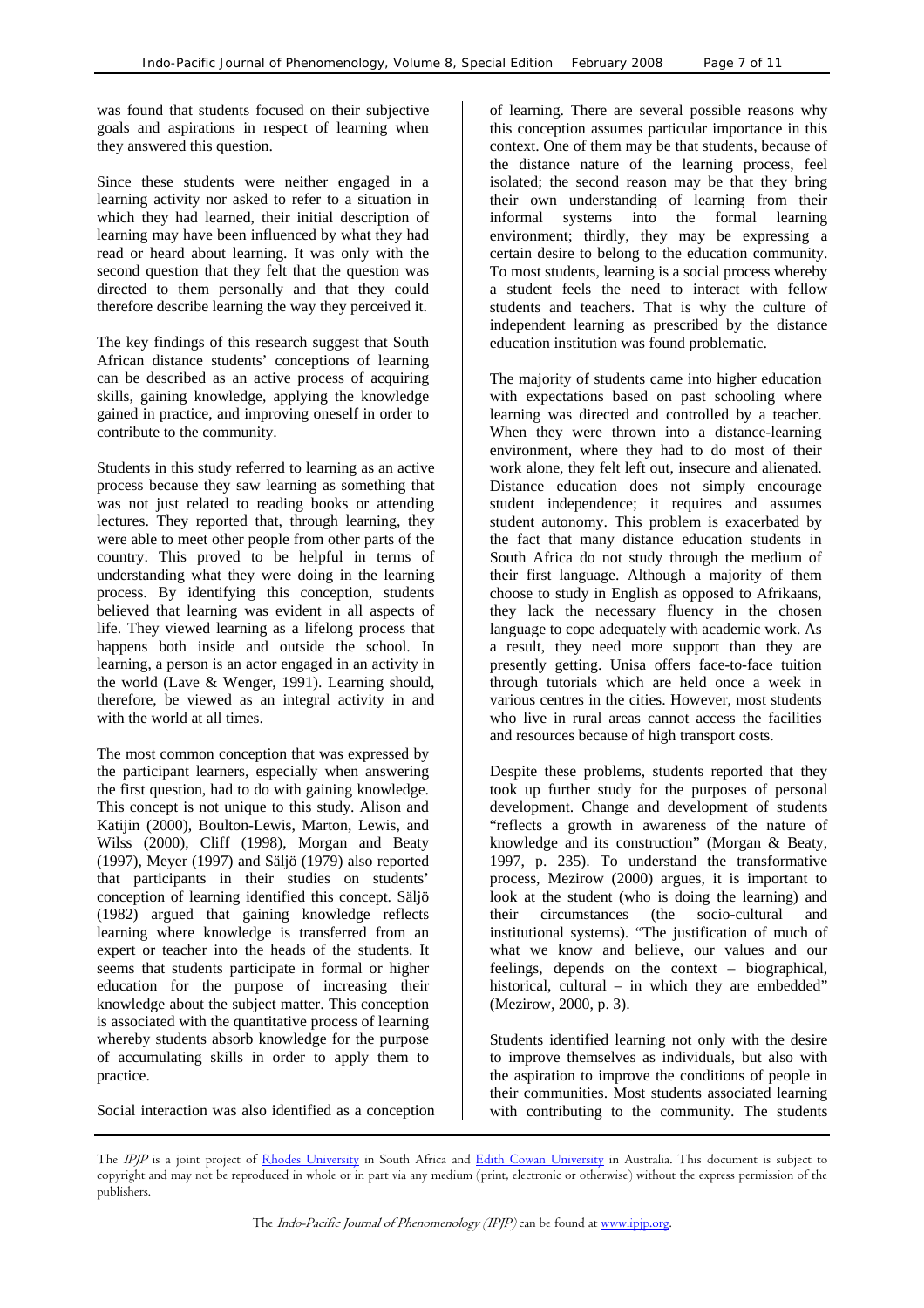expressed aspirations to help improve the social conditions of people in their communities. Cliff (1998) also found that South African students perceived learning as "a moral obligation or service to the community" (p. 213). "Studying to help their own people reflects the moral dimension to learning" (Boulton-Lewis et al., 2000, p. 407). Some Nigerian students in Watkins and Akande's (1994) study identified learning as a duty to help.

In talking about their responsibility to help the community, students felt that they had a responsibility to use the knowledge and skills acquired in education for the benefit of their community. To these students, learning is a means of giving back to the community. This is informed by an understanding that a person develops skills and other qualities with the aim of enhancing the life of the community as a whole. A Tshivenda (one of the South African languages) saying, *muthu o bebelwa munwe* – which, loosely translated, means "a person is already born for the other" – supports the view that a member of the community has a responsibility to recognise his or her obligation to serve the needs of others. Therefore, learning is something to be used for the benefit of others. This finding indicates an aspect of learning that is embedded in cultural beliefs and practices.

## **Conclusion**

The findings of this study suggest that learning means different things to different people in different cultural contexts and with different backgrounds. People acquire attitudes, values, beliefs and their ways of learning within their cultures. While most of the students' conceptions of learning have been acquired at an individual level, they have been culturally and socially constructed, and this therefore contributes to a students' mindset about education (Bempechat et al., 2000). To learn, according to Säljö (1987), "is to act within man-made institutions and to adapt to the particular definitions of learning that are valid in the educational environment in which one finds oneself" (p. 106).

Giorgi argued that the phenomenon of learning can only be understood if we investigate the lifeworld of the learner. The learners' lifeworld provided a composite picture of the distance learners' beliefs about their own learning, their past experiences, and how those experiences have impacted on their conception of learning. What students do when they learn, and how they understand learning, are important considerations if we want to improve teaching and learning. Conceptions of learning affect students' approaches to learning, which in turn affect their learning outcomes.

To improve learning in order to achieve the reconstruction and development goals as outlined in South African higher education policy documents, teachers and administrators need to understand who their learners are, where they are coming from, what type of support is needed, and how best to assist in facilitating the learning process. A better understanding of what students do when they are actually learning in their personal context will assist distance education teachers to develop study material that will provide appropriate support for students to develop confidence in their learning.

These findings also resonate with the questions regarding the role of distance education institutions in facilitating access to higher education to students from rural environments. One of the key aims of widening participation in South African higher education is to increase human resources to develop rural areas. Through distance education, students who live in remote places can access higher education. This is "seen as important to rural development because it enables people to learn without moving from rural areas" (Badat, 2005, p. 30). To support distance learners effectively, especially those who live in rural areas, distance education teachers need to be aware of the variety of experiences that students bring into the learning environment. An understanding of students' experiences and their conceptions of learning will go a long way towards improving practice in distance education.



# **About the Author**

Dr Mpine Qakisa Makoe is a Senior Lecturer in the Institute for Open and Distance Learning at the University of South Africa (Unisa). She holds a PhD and an MSc in Research Methods in Educational Technology from the Open University in the UK. She also has a Master's degree in journalism from the University of Michigan, USA. Dr Makoe has published widely in the areas of learner support, distance education, e-learning, didactics of communications, media representation of women, and HIV/AIDS. She has also been involved in generating standards for government communicators and communication studies.

The IPJP is a joint project of Rhodes University in South Africa and Edith Cowan University in Australia. This document is subject to copyright and may not be reproduced in whole or in part via any medium (print, electronic or otherwise) without the express permission of the publishers.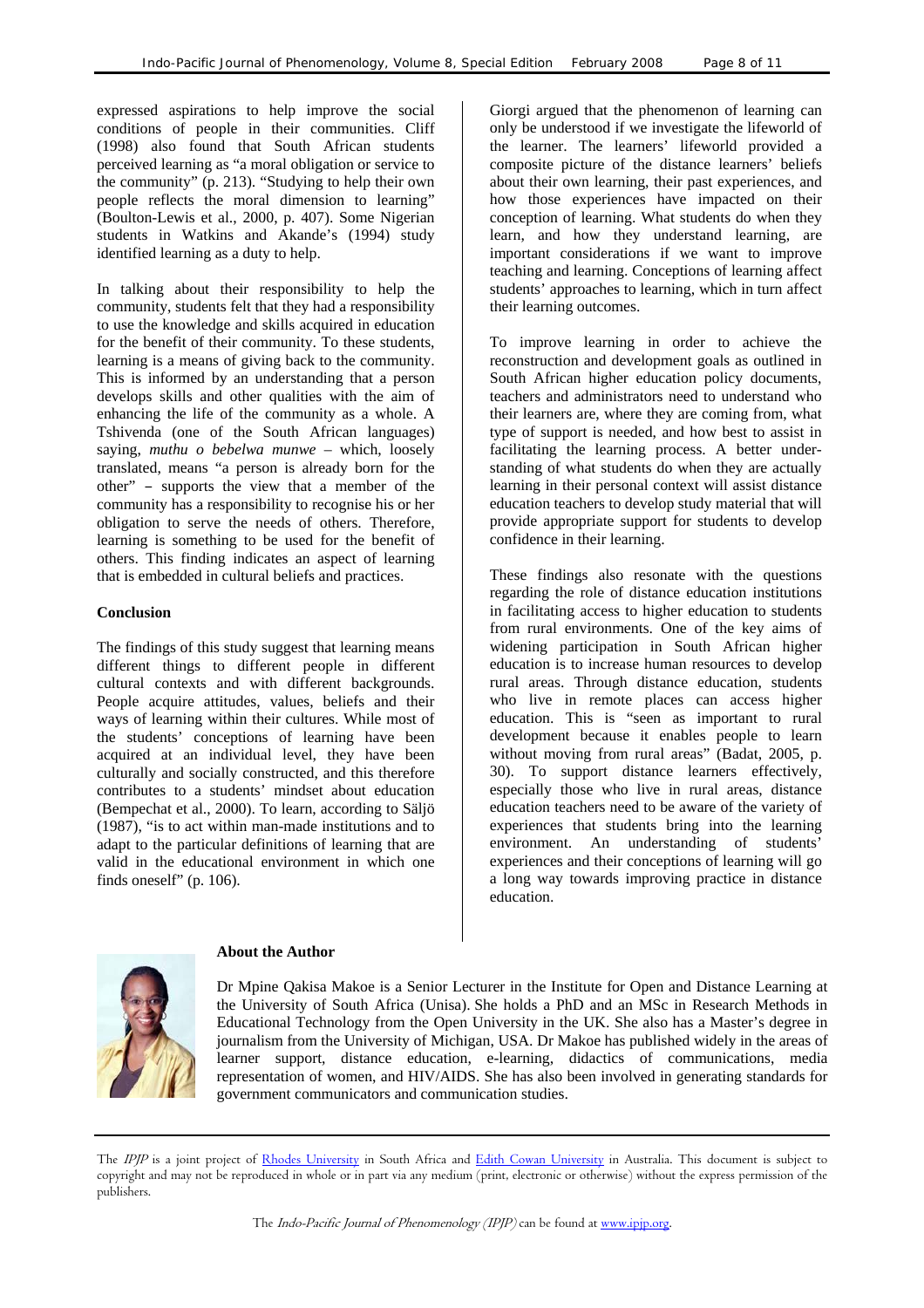#### **References**

- Alison, B., & Katijin, K. (2000, April). *Conceptions of learning identified by Aboriginal entrants to a building programme*. Paper presented at the Australian Indigenous Education Conference, Freemantle, Australia.
- Ashworth, P. (1996). Presuppose nothing! The suspension of assumptions in phenomenological psychological methodology. *Journal of Phenomenological Psychology*, *27*(1), 1–25.
- Badat, S. (2005). South Africa: Distance higher education policies for access, social equity, quality, and social and economic responsiveness in a context of the diversity provision. *Distance Education*, *26*(2), 183–204.
- Baptiste, I., Lalley, K., Milacci, F., & Mushi, H. (2001). Anatomy of adults' learning experiences: A phenomenological inquiry [Electronic version]. *Proceedings of the 42nd Annual Adult Education Research Conference* (AERC). East Lansing, Michigan: Michigan State University. Retrieved June 12, 2006, from http://www.edst.educ.ubc.ca/aerc/2001/2001baptiste.htm
- Bempechat, J., Jumenez, N. V., & Delamater, B. A. (November, 2000). Cultural-cognitive issues in academic achievement: New directions for cross-national research. Contribution to the Symposium of the National Academy of Sciences/National Research Council on *Methodological Advances in Large-Scale Cross-National Education Surveys*, Washington DC.
- Boulton-Lewis, G. M., Marton, F., Lewis, D. C., & Wilss, L. A. (2000). Learning in formal and informal contexts: Conceptions and strategies of Aboriginal and Torres Strait Islander university students. *Learning and Instruction*, *10*(5), 393–414.
- Bourdieu, P. (1977). *Outline of a theory of practice* (R. Nice, Trans.). Cambridge, UK: Cambridge University Press. (Original work published 1972)
- Bunting, I. A. (2004). Student retention: A macro perspective from South Africa. In M. Yorke & B. Longden (Eds.), *Retention and student success in higher education* (pp. 16–31). Milton Keynes, UK: Society for Research into Higher Education & Open University.
- Cliff, A. F. (1998). Teacher-learners' conceptions of learning: Evidence of a "communalist" conception amongst post-graduate learners. *Higher Education*, *35*(2), 205–220.
- Council on Higher Education (CHE). (2004). *Enhancing the contribution of distance higher education in South Africa.* Pretoria, South Africa: Council on Higher Education.
- Cole, M. (2003, June). *Vygotsky and context: Where did the connection come from and what difference does it make?* Paper presented at the Biennial Conference of the International Society for Theoretical Psychology, Istanbul, Turkey.
- Department of Education (DoE). (1996). *A distance education quality standards framework for South Africa.* Discussion document prepared by the Directorate for Education, Media and Technological Services. Pretoria, South Africa: Department of Education.
- Department of Education (DoE). (2006). *Education statistics at* a glance. Pretoria, South Africa: Government Printers.
- Entwistle, N. J., & Peterson, E. R. (2004). Conceptions of learning and knowledge in higher education: Relationships with study behaviour and influences of learning environments. *International Journal of Educational Research*, *41*(6), 407–428.
- Giorgi, A. (1985). The phenomenological psychology of learning and the verbal learning tradition. In A. Giorgi (Ed.), *Phenomenology and psychological research* (pp. 22–83). Pittsburgh, PA: Duquesne University Press.
- Giorgi, A. (1986). A phenomenological analysis of descriptions of concepts of learning obtained from a

The IPJP is a joint project of Rhodes University in South Africa and Edith Cowan University in Australia. This document is subject to copyright and may not be reproduced in whole or in part via any medium (print, electronic or otherwise) without the express permission of the publishers.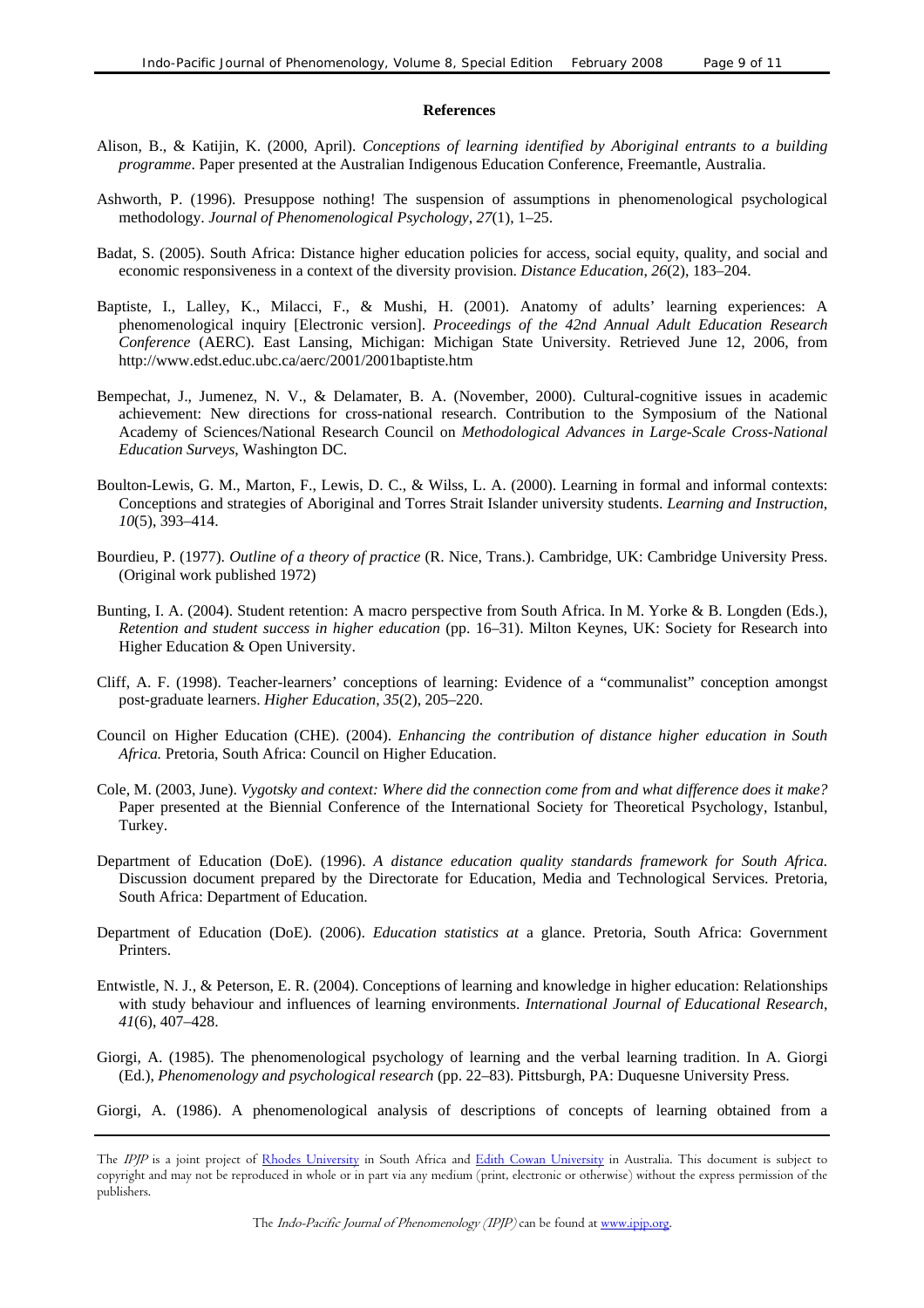phenomenological perspective. *Publications from the Department of Education, Göteborg University 1986:18*. Retrieved February 23, 2006, from http://www.ped.gu.se/biorn/phgraph/misc/constr/giorgi.html

- Giorgi, A. (1989). One type of analysis of descriptive data: Procedures involved in following a scientific phenomenological method. *Methods: A Journal of Human Science*, *4*, 39–61.
- Giorgi, A. (1999). A phenomenological perspective on some phenomenographic results on learning. *Journal of Phenomenological Psychology*, *30*(2), 68–93.
- Giorgi, A. P., & Giorgi, B. M. (2003). The descriptive phenomenological psychological method. In P. Comic, J. E. Rhodes, & L. Yardley (Eds.), *Qualitative research in psychology* (pp. 243–273). Washington, DC: American Psychological Association.
- Glennie, J., & Bialobrzeska, M. (2006). *Overview of distance education in South Africa* (South African Institute for Distance Education Report). Retrieved January 10, 2007, from http://www.saide.org.za/ resources/
- Hycner, R. H. (1985). Some guidelines for the phenomenological analysis of interview data. *Human Studies*, *8*, 279– 303
- Jansen, J. D., & Taylor, N. (2003). *Educational change in South Africa 1994–2003: Case studies in large scale education reform* (Country Studies, Education Reform and Monument Publication Series 2). Retrieved November 20, 2005, from www1.worldbank.org/education/globaleducationreform/pdf/SouthAfricacasestudy.pdf
- Lave, J., & Wenger, E. (1991). *Situated learning, legitimate peripheral participation*. Cambridge, UK: Cambridge University Press.
- Makoe, M. (2006). South African distance students' accounts of learning in the socio-cultural context: A habitus analysis. *Race Ethnicity and Education*, 9(4), 361–380.
- Makoe, M. (2007). *Students' experiences and conceptions of learning in a South African distance education context.* Unpublished doctoral dissertation, The Open University, Milton Keynes, UK.
- Meyer, J. H. F. (1997, July). Conceptions of learning: Interviews with black South African engineering students in their mother tongue. In J. Orrel (Ed.), *Advancing international perspectives: Proceedings of the 1997 Annual Conference of the Higher Education and Development Society of Australasia (HERDSA)* (pp. 484–490). Adelaide, Australia: Flinders University Press.
- Mezirow, J. (2000). Learning to think like an adult: Core concepts of transformation theory. In J. Mezirow & Associates (Eds.), *Learning as transformation: Critical perspectives on a theory in progress* (pp. 3–33)*.* San Francisco, CA: Jossey-Bass.
- Morgan, A., & Beaty, L. (1997). The world of the learner. In F. Marton, D.Hounsell, & N. Entwistle (Eds.), *The experience of learning: Implications for teaching and studying in higher education* (2nd ed.) (pp. 217–237). Edinburgh, UK: Scottish Academic Press.
- Polkinghorne, D. E. (1989). Phenomenological research methods. In R. S. Valle & S. Halling, *Existentialphenomenological perspectives in psychology* (pp. 41–60). London, UK: Plenum Press.
- Price, L., & Richardson, J. T. E. (2003, September). *Why is it difficult to improve student learning?* Paper presented at the 11th Improving Student Learning Symposium, Hinckley, UK.
- Ratner, C. (1991, June). *Contributions of sociohistorical psychology and phenomenology to research methodology.* Paper presented at the 4th Biennial Conference of the International Society for Theoretical Psychology. Retrieved June 12, 2006, from http://www.humboldt.com/~cr2/ratner1.htm.
- Säljö, R. (1979). *Learning in the learner's perspective. I: Some common-sense conceptions* (Report No..76). Göteborg, Sweden: University of Göteborg, Institute of Education.

The IPJP is a joint project of Rhodes University in South Africa and Edith Cowan University in Australia. This document is subject to copyright and may not be reproduced in whole or in part via any medium (print, electronic or otherwise) without the express permission of the publishers.